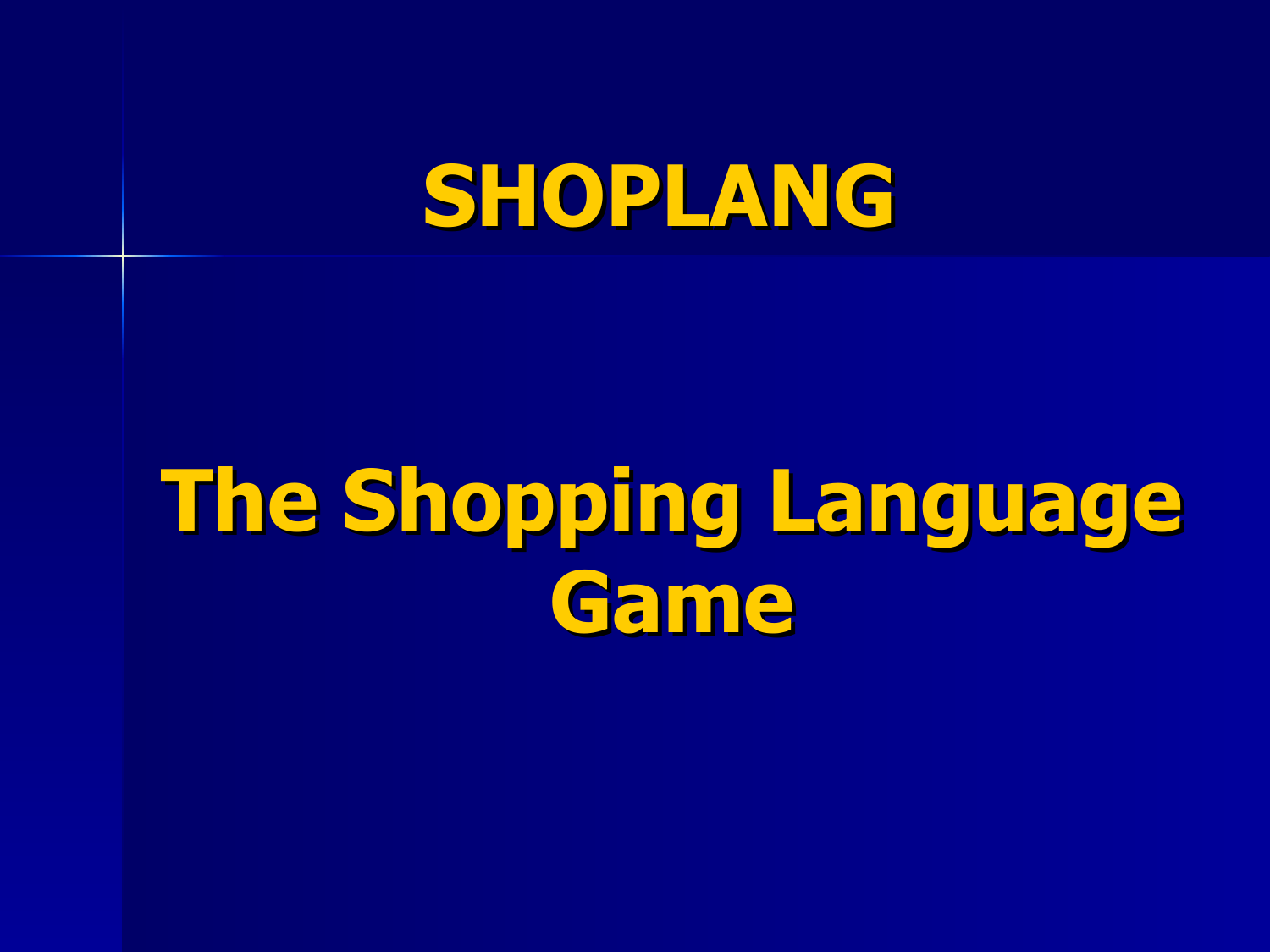### **SHOPLANG**

- **SHOPLANG The Shopping Language Game is an European** project funded under the Socrates Lingua 1 programme.
- **SHOPLANG was launched on October 1, 2006 and is due to** end on September 30, 2008.
- **SHOPLANG will promote 6 target languages:** 
	- **Bulgarian**
	- **Lithuanian**
	- Swedish
	- Dutch
	- Greek
	- **Maltese**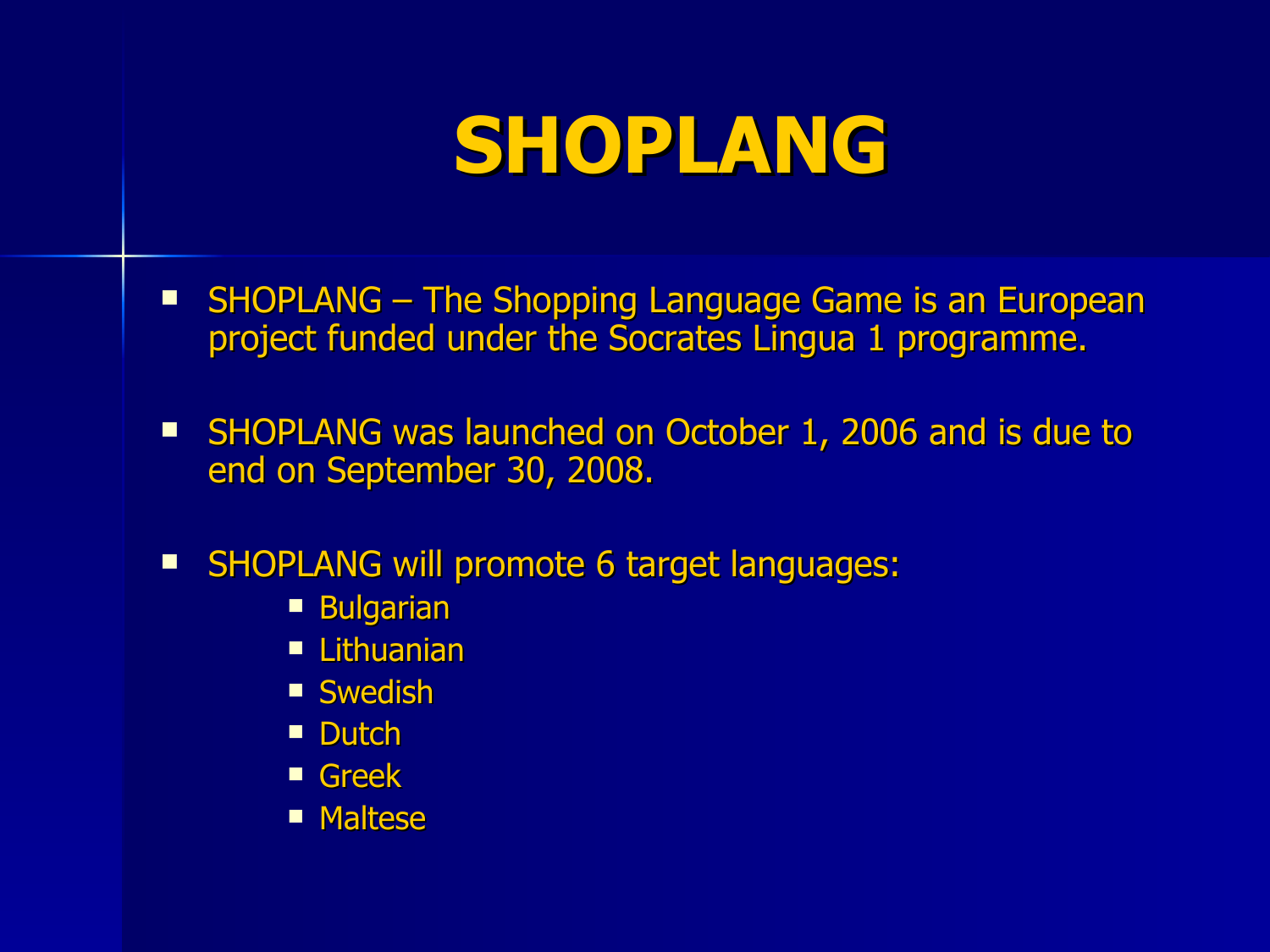### **Partners**

The Shoplang partnership comprises 8 institutions from 7 European countries:

- "KU TU" Ltd. Bulgaria
- **E** "Znanie" Association Bulgaria
- **Soros International House Lithuania**
- **Earton Media AB Sweden**
- **Pressure Line V.O.F The Netherlands**
- **University of Reims France**
- **Malgrex S.A. Greece**
- **Foundation for Women Entrepreneurs Malta**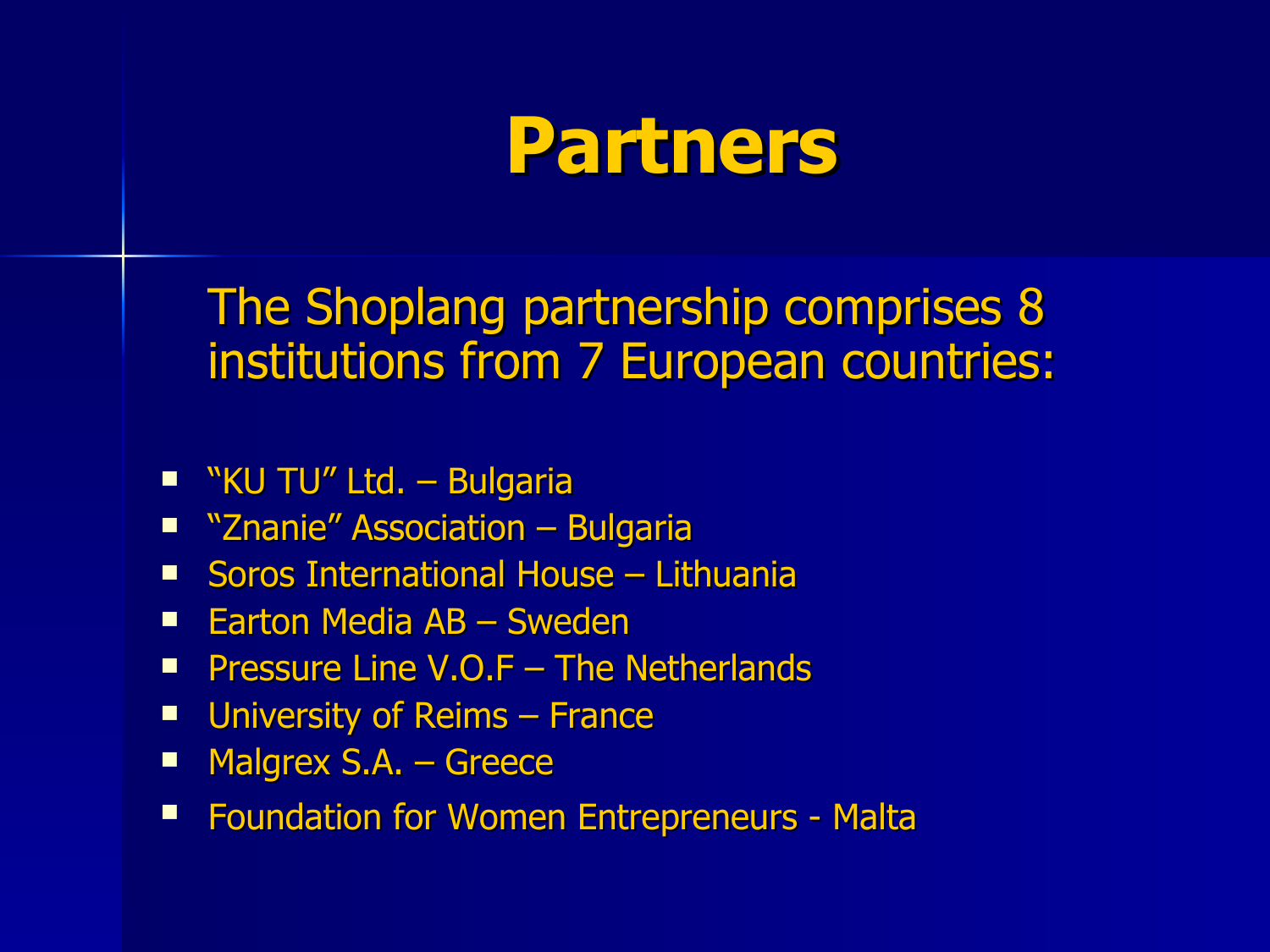

The main **objectives** of the SHOPLANG project are:

- **To raise awareness of the advantages in learning foreign languages;**
- To provoke interest in the six less widely used and taught target languages;
- **To help people develop some partial language skills in understanding** basic information in the target languages;
- To provide basic information about the culture, history, traditions, etc., of the partner countries.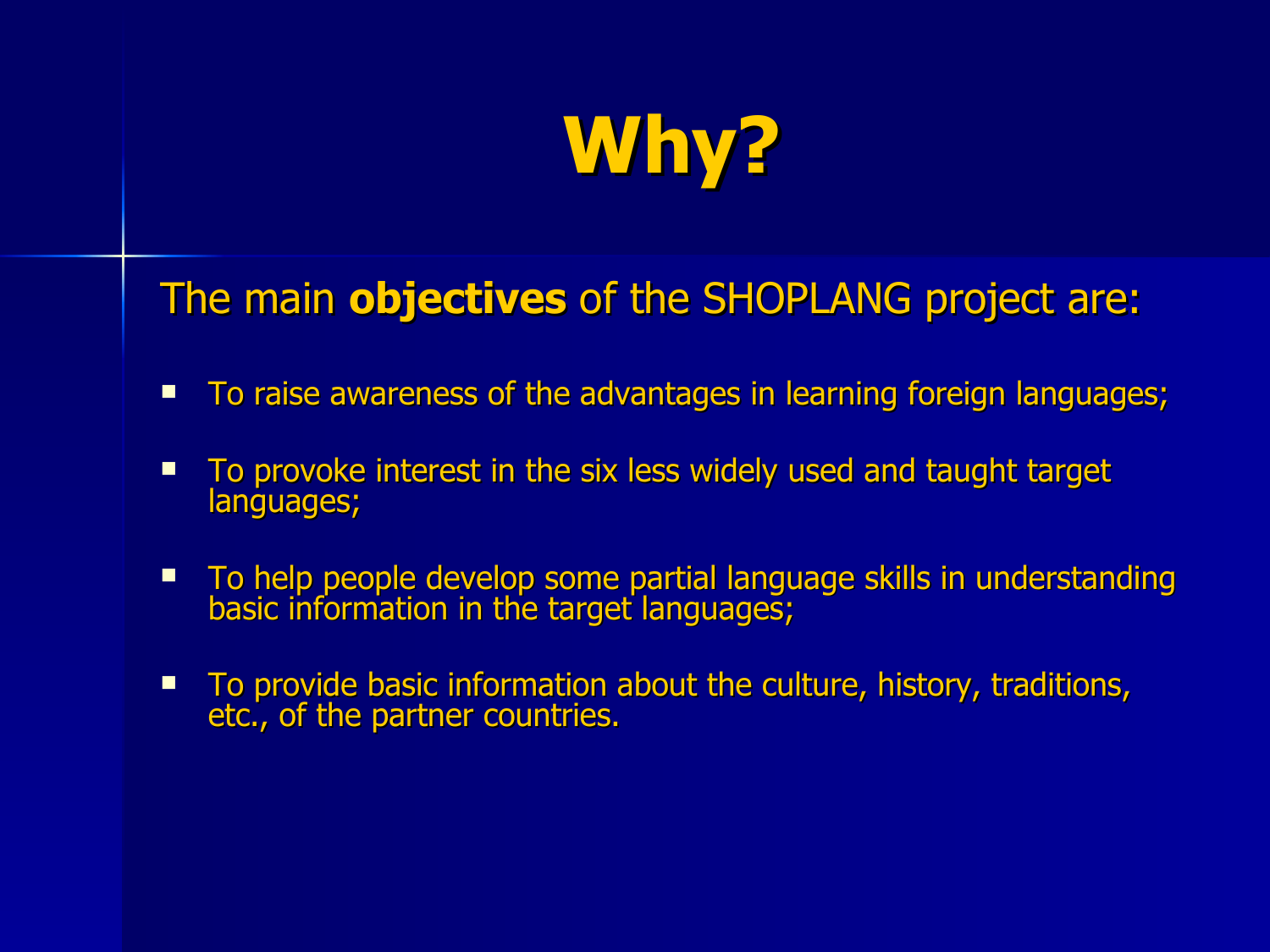

#### These objectives are to be achieved through:

- **Information and promotion campaigns of the 6 target** languages in basic supermarkets, launched in the partner countries and supported by publications in free distributed newspapers;
- **E** Contacting language centers;
- **E** Establishing resource centers with materials about the target languages in the language centers;
- **Example 2 Contacting language education organizations, both public and** private;
- **Example 2 Creating a project website.**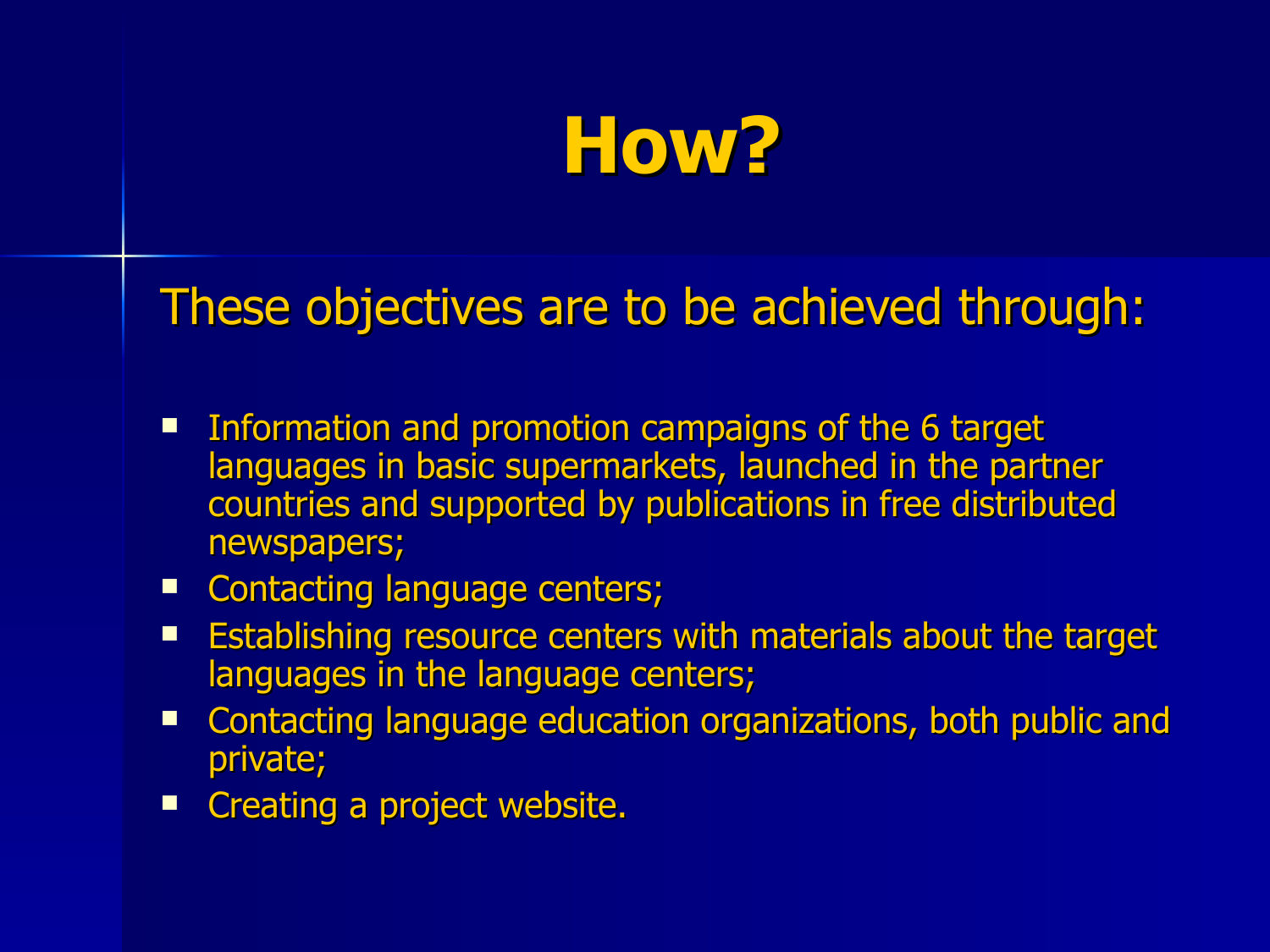# **When?**

 The promotion campaigns will take place as follows:

- Bulgarian May 2007;
- Greek September 2007;
- Maltese November 2007;
- Swedish January 2008;
- **Lithuanian March 2008;**
- $\blacksquare$  Dutch May 2008.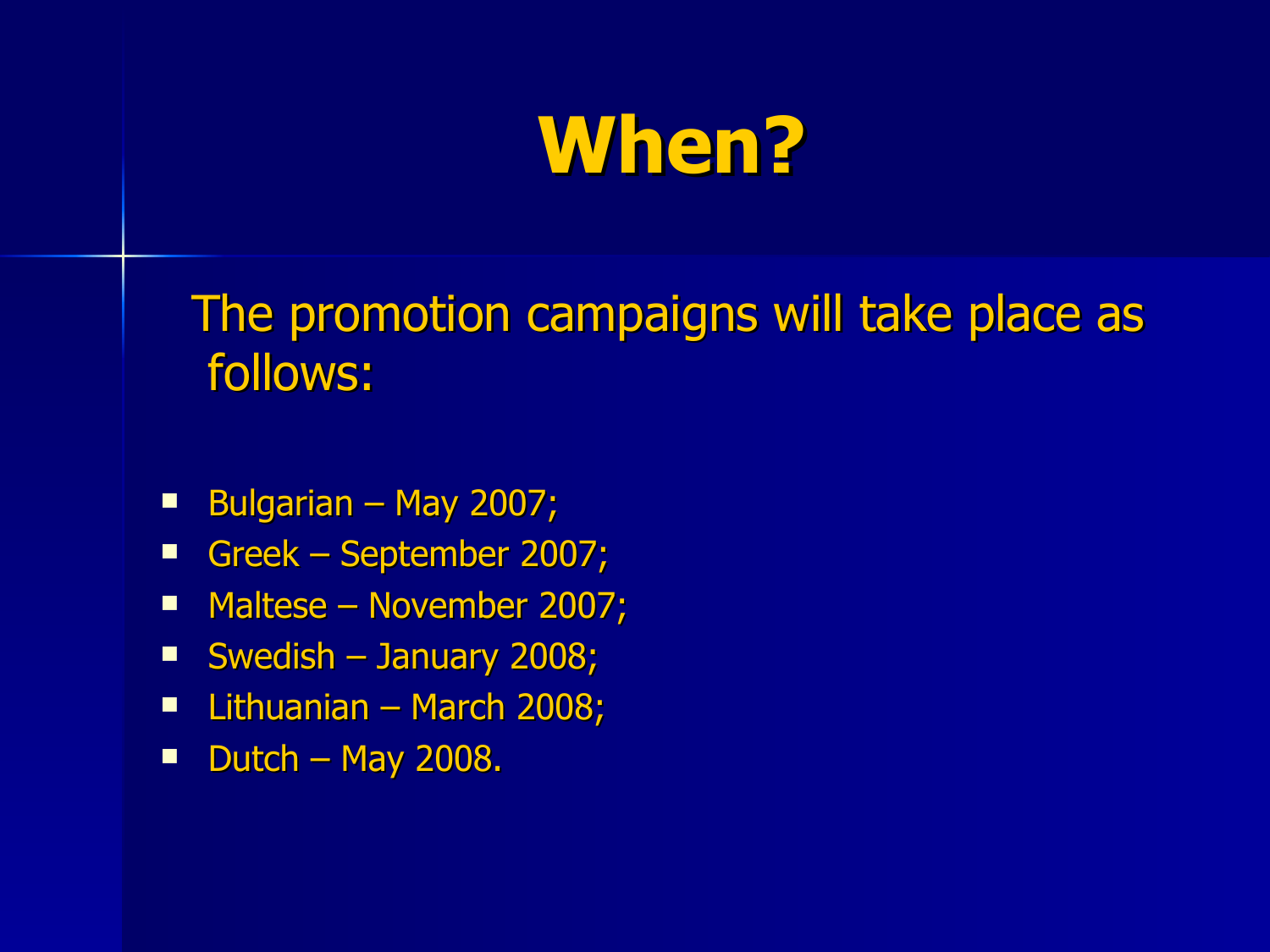# **What?**

The expected project outcomes and products are:

- **Interest in the target languages;**
- **Printed dissemination materials:** 
	- **Newspaper publications;**
	- Posters, leaflets, etc.;
	- **Questionnaires;**
	- **Project album;**
- **Nebsite;**
- **Visuals and recognition materials**
- **U Video footage and picture materials of the campaigns.**